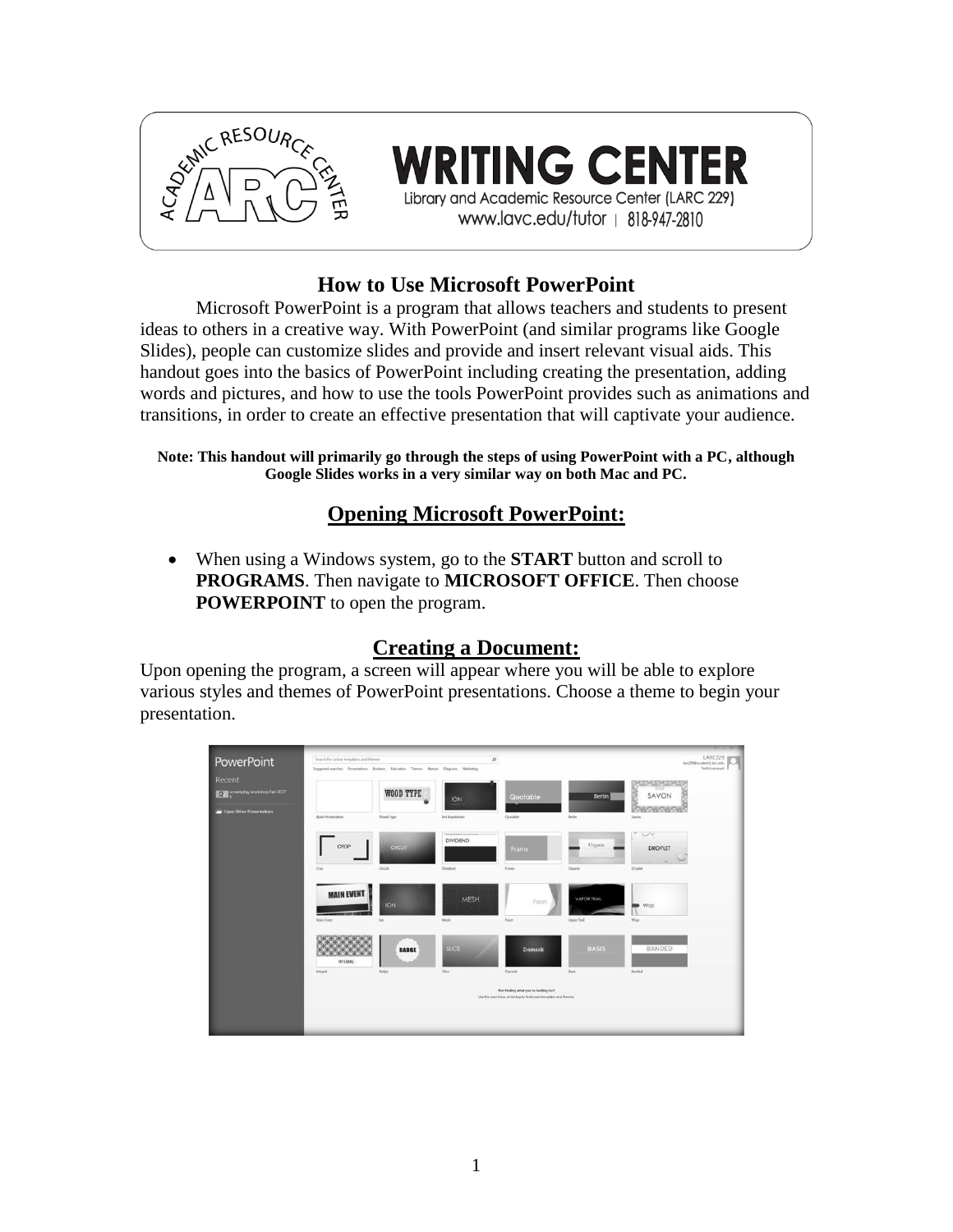

Once you have chosen a theme, you should click on **CREATE** for PowerPoint to import your theme.

Note: After you start working on your presentation, you are always able to change the design and theme by clicking on the **DESIGN** tab at the top of the toolbar to revisit the themes PowerPoint provides.

| FILE                                 | <b>HOME</b> | <b>INSERT</b> | DESIGN | <b>TRANSITIONS</b> | <b>ANIMATIONS</b> | <b>SLIDE SHOW</b> | <b>REVIEW</b> | <b>ACROBAT</b><br>VIEW |    |    |                |                     |      |  |
|--------------------------------------|-------------|---------------|--------|--------------------|-------------------|-------------------|---------------|------------------------|----|----|----------------|---------------------|------|--|
| $\parallel$ A<br><b>BUILDED BASE</b> | Aa          |               | Aa     |                    | AC.               | <b>A</b> a        |               | Aa<br>1999 909 223     | Aa | Aa | A <sub>a</sub> | $A$ c<br>1,850  999 | $-1$ |  |

To access all of the themes, just click on the dropdown arrow at the bottom right corner at the toolbar to open all the designs.

| <b>FILE</b>                           | HOME                                   | INSERT              | DESIGN                                 | <b>TRANSITIONS</b>                | ANIMATIONS              | SLIDE SHOW                   | <b>REVIEW</b>                     | ACROBAT<br>VIEW        |                    |                         |                      |                          |                                                     |                                      |
|---------------------------------------|----------------------------------------|---------------------|----------------------------------------|-----------------------------------|-------------------------|------------------------------|-----------------------------------|------------------------|--------------------|-------------------------|----------------------|--------------------------|-----------------------------------------------------|--------------------------------------|
|                                       | <b>This Presentation</b>               |                     |                                        |                                   |                         |                              |                                   |                        |                    |                         |                      |                          |                                                     |                                      |
| Aa                                    |                                        |                     |                                        |                                   |                         |                              |                                   |                        |                    |                         |                      |                          |                                                     |                                      |
| <b><i>STRESS MARKET</i></b>           |                                        |                     |                                        |                                   |                         |                              |                                   |                        |                    |                         |                      |                          |                                                     |                                      |
| Office                                |                                        |                     |                                        |                                   |                         |                              |                                   |                        |                    |                         |                      |                          |                                                     |                                      |
| Aa<br><b><i>BEREZO DE BERO</i></b>    | ll Aa                                  | 2010/01/01 03:00:00 | X<br>Ag<br><b>CONTRACTOR</b>           | Aa<br><b>STERN OF CALL</b>        | Aa<br><b>CONTRACTOR</b> | $A_3$<br><b>STERN BERGEN</b> | Aa<br><b><i>DESIGNATION</i></b>   | l Aa                   | Aa<br><b>Bonne</b> | Aa<br><b>BELLEVILLE</b> | Aa<br>--             | Aa                       | Aa<br><b>BOTTOM FOR SHE WAS TOO!</b>                | A <sub>q</sub><br><b>DISTURBANCE</b> |
| Aa<br><b>BUT IT WERE SERVED</b>       | Aa                                     | -------             | $\Delta$ a<br><b>CONTRACTOR</b>        | Aa<br><b>BALLAS DE DE BOLGARI</b> | <b>JEHOVE</b>           | Aa                           | l Aa<br><b>BURNING OF THE ANN</b> | Aa<br><b>CONSUMING</b> | Aa<br>------       | Aa<br><b>SILENEON</b>   | (Aa<br><b>Change</b> | Aa<br><b>The Seconds</b> | A <sub>a</sub><br><b><i><u>Universitive</u></i></b> | Aa<br>100101-012                     |
| Aa<br><b><i><u>STATISTICS</u></i></b> | Aa                                     | ------              | <b>A</b> a<br>00000000                 |                                   |                         |                              |                                   |                        |                    |                         |                      |                          |                                                     |                                      |
|                                       |                                        |                     | Enable Content Updates from Office.com |                                   |                         |                              |                                   |                        |                    |                         |                      |                          |                                                     |                                      |
|                                       | $\sqrt{\frac{m}{n}}$ Browse for Themes |                     |                                        |                                   |                         |                              |                                   |                        |                    |                         |                      |                          |                                                     |                                      |
|                                       | Save Current Theme                     |                     |                                        |                                   |                         |                              |                                   |                        |                    |                         |                      |                          |                                                     |                                      |

# **Creating and Adding Slides:**

After selecting the theme of your presentation, adding slides is easy. To add a slide, open the **HOME** tab, or the **INSERT** tab, on the toolbar and click on the **NEW SLIDE** button to include a new slide.

| HOME                | <b>INSERT</b>                                                                |  |
|---------------------|------------------------------------------------------------------------------|--|
| New<br>Slide -<br>Б | $\equiv$ Layout $\sim$<br><b>Reset</b><br>$*$ $\equiv$ Section $*$<br>Slides |  |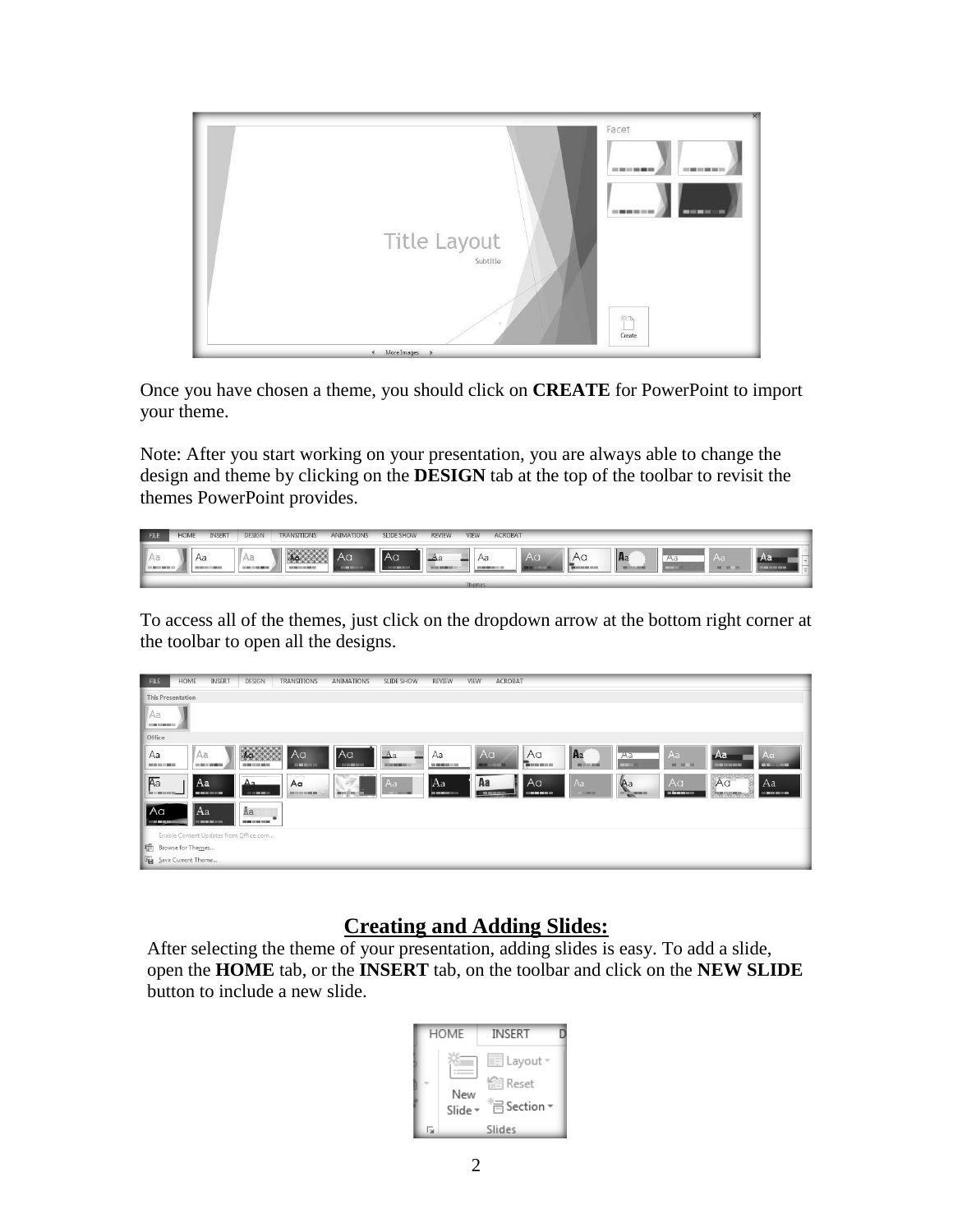To change the style of your slide, you can click on the dropdown arrow on the "New Slide" button and select the style you wish to use

| <b>HOME</b><br><b>INSERT</b>    | DESIGN                                                                 | <b>TRANSITIONS</b>          | SL<br>ANIMATIONS                                               |
|---------------------------------|------------------------------------------------------------------------|-----------------------------|----------------------------------------------------------------|
| Cut<br>Copy +<br>Format Painter | E Layout -<br><b>Reset</b><br>New<br><sup>*</sup> Section ▼<br>Slide - |                             | $A^*$ $A^*$<br>$B$ $I$ $U$ $S$ abc $AV - Aa$<br>$\overline{A}$ |
| board<br>Гy                     | <b>Office Theme</b>                                                    |                             |                                                                |
|                                 |                                                                        | ,,,,,,,,,,,,,,,,,,,,,<br>95 |                                                                |
|                                 | Title Slide                                                            | Title and Content           | Section Header                                                 |
|                                 | ---------------------<br>,,,,,,,,,,,,,,,,,,,,,,,,,,<br>745<br>745      | That Ph<br>all 20           |                                                                |
|                                 | Two Content                                                            | Comparison                  | Title Only                                                     |
|                                 |                                                                        | Desi                        | 區                                                              |
|                                 | Blank                                                                  | Content with<br>Caption     | Picture with<br>Caption                                        |
|                                 | 治<br>Duplicate Selected Slides                                         |                             |                                                                |
|                                 | Þ<br>Slides from Outline                                               |                             |                                                                |
|                                 | 洎<br>Reuse Slides                                                      |                             |                                                                |

# **What to Include in Slides:**

After adding slides, you must customize them to get your point across without overwhelming your audience. A great way to make slides easier to read is to bullet points that list your main ideas without telling the audience everything. Giving the audience all the information at once will only be distracting and confusing.

# **Things to Avoid:**



One of the best ways to keep the audience's attention is by making sure that you have a good PowerPoint Slide that will keep the viewers entertained and attentive.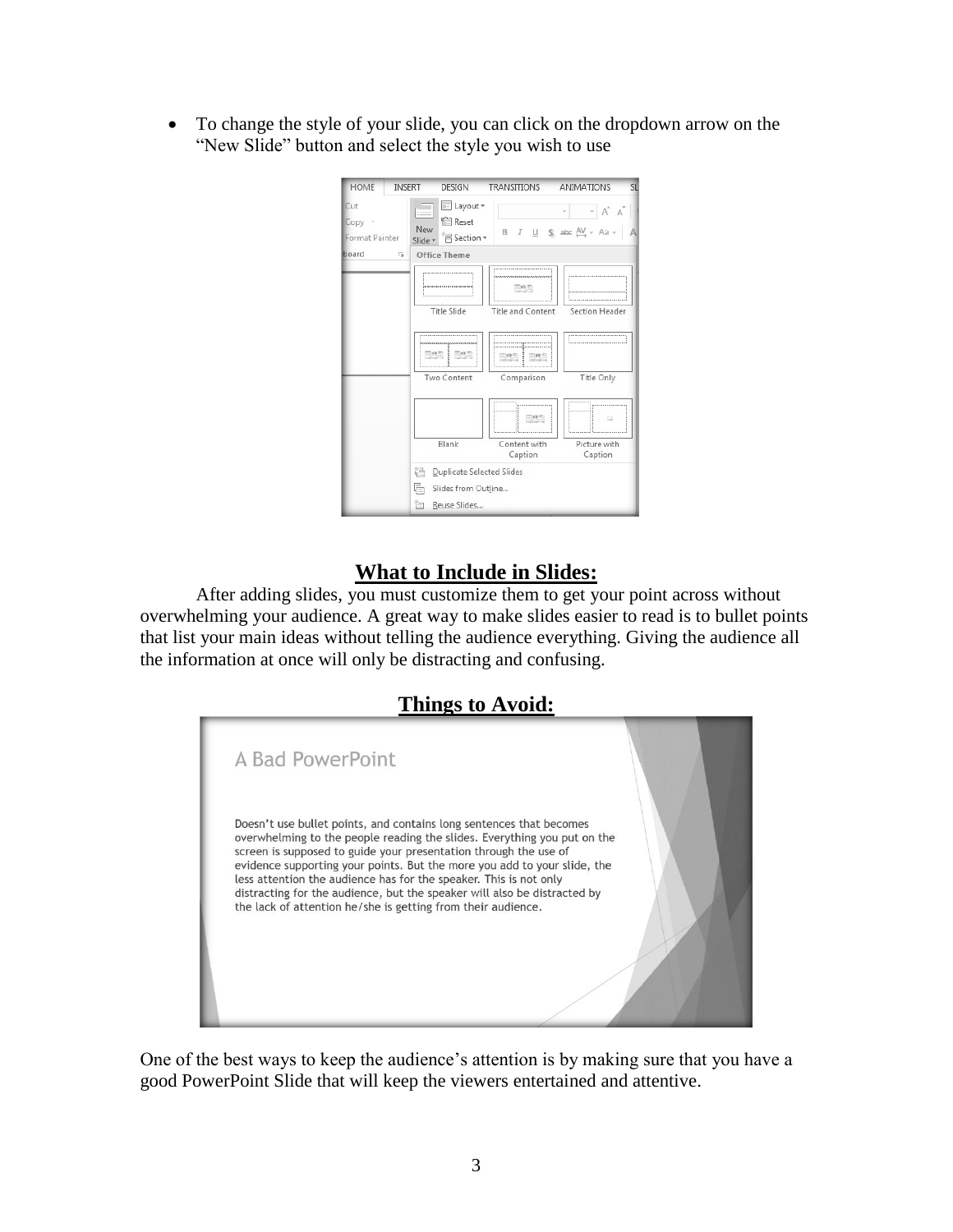# **An Effective PowerPoint:**



### **Adding Media to PowerPoint:**

PowerPoint presentations are supposed to be effective for the speaker, and entertaining for the audience. In order to ensure this, one should incorporate creative elements such as images, video, and direct links.

### **Inserting Pictures:**

There are two ways to insert images onto a slide. The most common way to insert pictures onto a PowerPoint presentation is by clicking on the **INSERT** tab in the tool bar and selecting the **PICTURES** icon.



Once you click this button, a window will open that allows you to search for pictures saved on your computer. Another way to upload image is by copying a picture from the browser and pasting it directly onto your slide. Regardless of how you insert your picture, you will be able to resize the image and move it around your slide to position by dragging it around.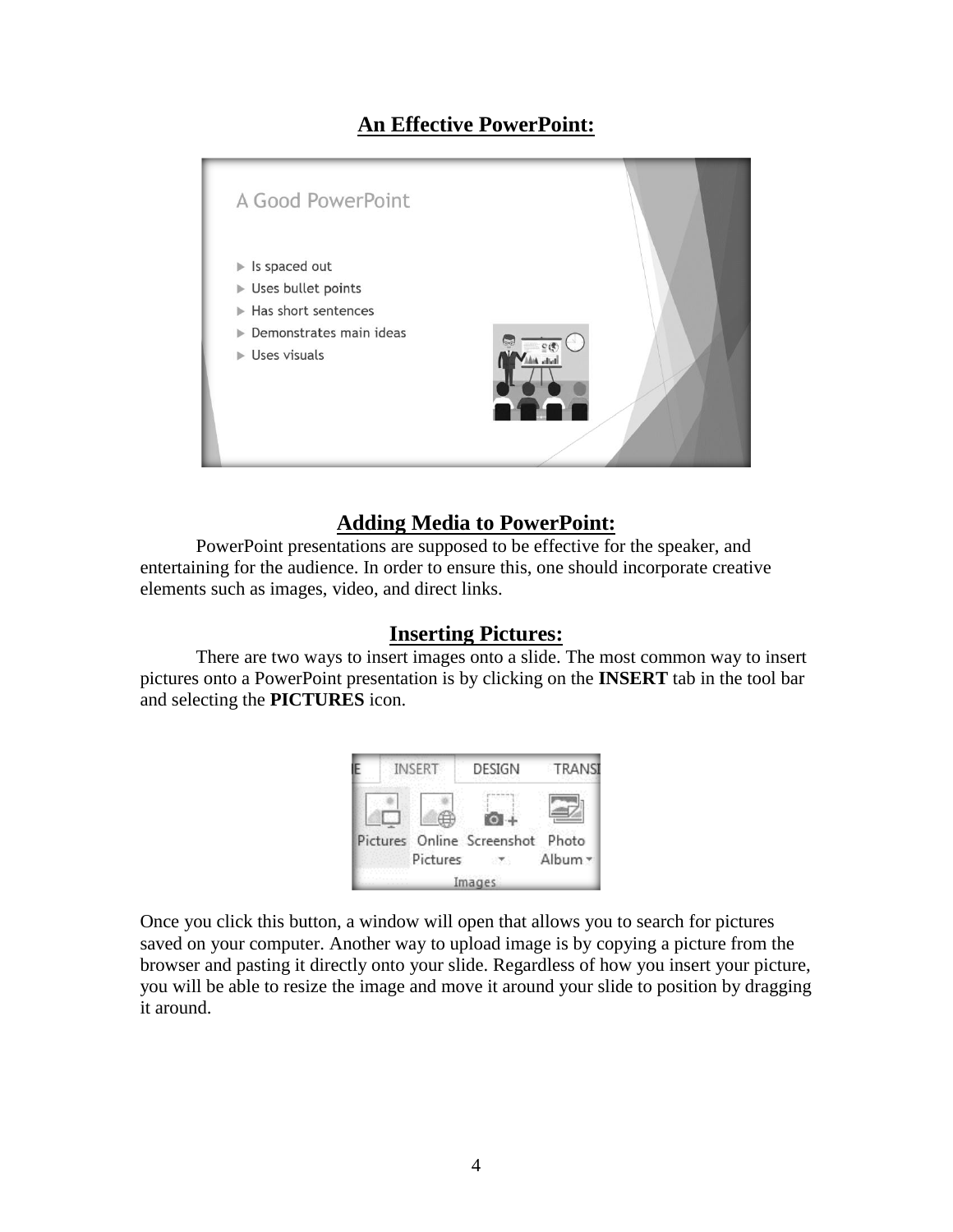### **Inserting Videos:**

Videos happen to be one of the most entertaining ways to engage your audience, and adds emphasis to the presentation. In order to add a video onto your slide, click on the **INSERT** tab at the top of the toolbar. There you will find a section specific to inserting media:



Once you find this section, click on the "Video" icon, which will open a dropdown menu that will allow you to upload a video from your own computer, or from a video online.

| Video                  | Audio | Screen<br>Recording |  |  |  |  |  |  |  |
|------------------------|-------|---------------------|--|--|--|--|--|--|--|
| Online Video           |       |                     |  |  |  |  |  |  |  |
| Video on My <u>P</u> C |       |                     |  |  |  |  |  |  |  |

If you are trying to include an online video, you can search for the video on YouTube, or you can use an embedded code to pull the video from another platform.



After selecting your video, you will then be able to resize or change its position..

### **Inserting Illustrations:**

If videos and pictures aren't what you wish to present as evidence, an alternative may be to provide charts, or other forms of visual data. To access this, open the **INSERT** tab in the toolbar, and look for the **ILLUSTRATIONS** section.

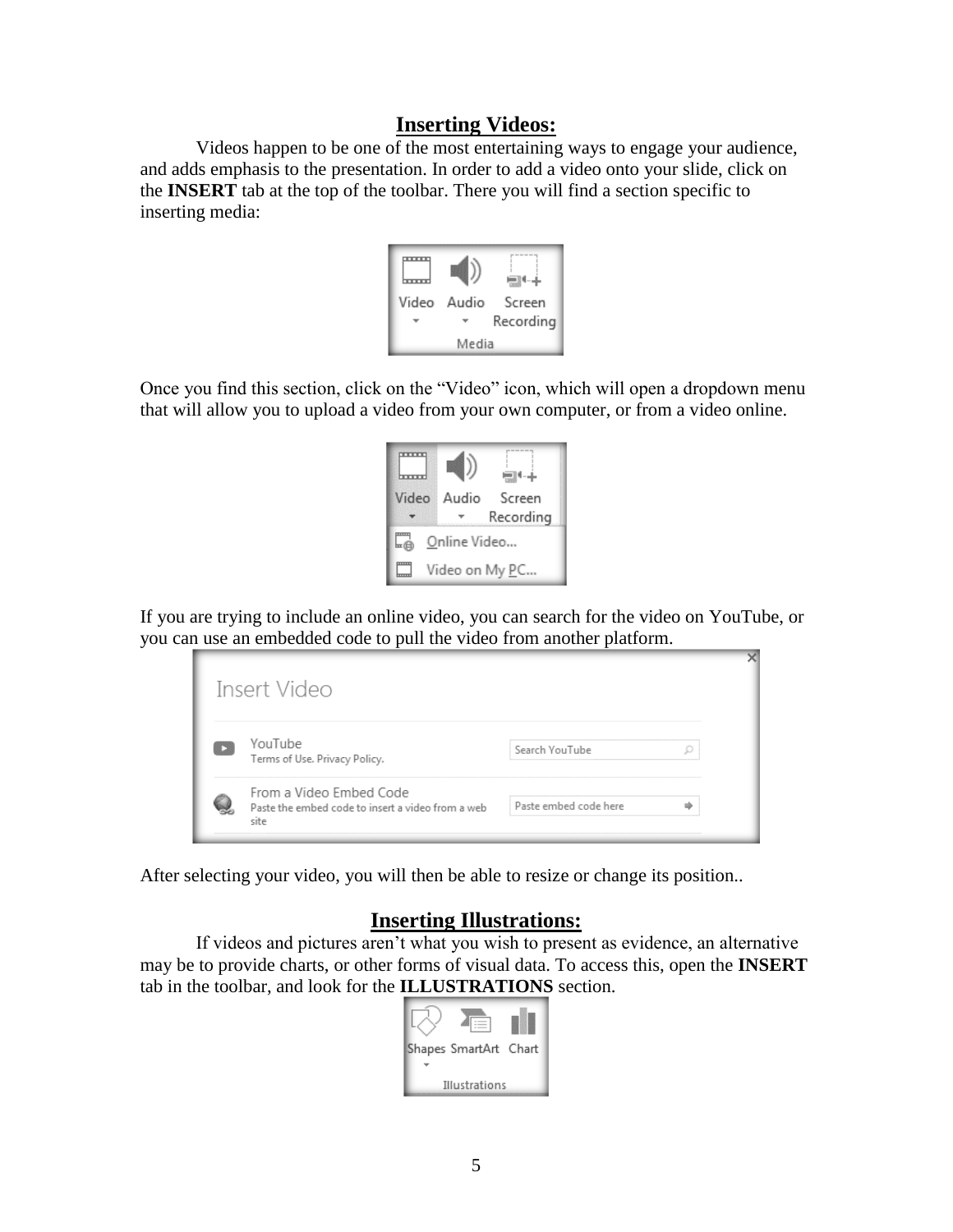In this section, you can create your own charts by clicking on the "Charts" icon, or other visual data by selecting "Smart Art."



When you create a chart, a window will appear where you can browse all the charts PowerPoint provides.

After making your selection, another window will appear where you can impute your data.

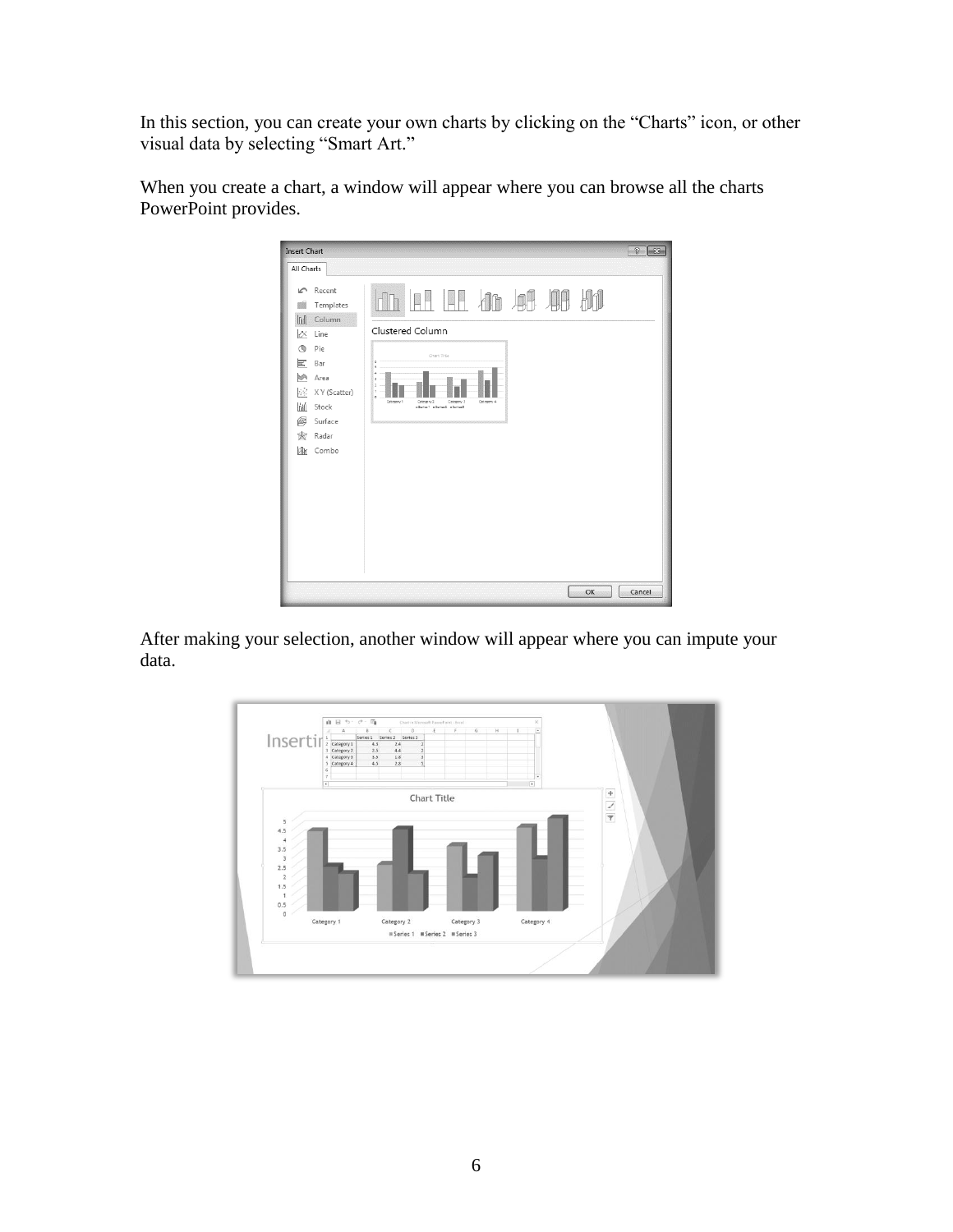### **Animating PowerPoint:**

Now that the PowerPoint slides have been created, it is up to you to add animations. Animations are optional, but they can make your presentation more interesting. For example, you can fade into a picture after the text appears. Located at the top toolbar you will find the **ANIMATIONS** tab. This tab providea a selection of animations that can be added on the slide.

| P3 H            | $5 - 0 = 5$ |        |        |                    |            |            |               |       |                                                                            |   | Presentation1 - PowerPoint-<br>1.5 km/s metal and an energy (1) 2012 12:00 PM 12:00 PM |      |             |        |       |                     |
|-----------------|-------------|--------|--------|--------------------|------------|------------|---------------|-------|----------------------------------------------------------------------------|---|----------------------------------------------------------------------------------------|------|-------------|--------|-------|---------------------|
| <b>FILE</b>     | HOME        | INSERT | DESIGN | <b>TRANSITIONS</b> | ANIMATIONS | SLIDE SHOW | <b>REVIEW</b> | VIEW  | <b>ACROBAT</b>                                                             |   |                                                                                        |      |             |        |       |                     |
| Preview         | None        | Appear |        | Fade<br>Fly In     | Float In   | Split      | Wipe          | Shape | Wheel                                                                      | 芸 | Random Bars Grow & Turn                                                                | Zoom | .<br>Swivel | Bounce | Pulse | Effect<br>Options * |
| <b>REGISTER</b> |             |        |        |                    |            |            |               |       | Control of the Control of the Control of the Control of the Control of the |   |                                                                                        |      |             |        |       |                     |

- Animations on a slide will only effects that area of a slide i.e. the title, bullet points, and/or an image. It is up to you to decide whether you want the selected area to fade into the slide or zoom in.
- In addition to the selection of animations provided, the toolbar also allows you to customize the effects either by changing how to start the animation or by changing its duration.

|                     |     | Animation Pane                   | Start: On Click           |                          |  | Reorder Animation |  |
|---------------------|-----|----------------------------------|---------------------------|--------------------------|--|-------------------|--|
|                     |     | Trigger $\tau$                   | <b><i>O</i></b> Duration: | ×.<br>Auto<br>×<br>00.00 |  | Move Earlier      |  |
| Effect<br>Options * | Add | Animation v To Animation Painter | <b>Delay:</b>             |                          |  | Move Later        |  |
|                     |     | Advanced Animation               | imina                     |                          |  |                   |  |

Once you have completed customizing your presentation, you can click on the preview button on the upper left hand side of the Animations tab to see your animation in play. An alternative way to see this would be by watching your entire presentation.

Access this by clicking on the  $\overline{\mathbb{Q}}$  button, or by pressing F5 to start the slide show from the beginning.

### **Rearranging Slides:**

After completing the PowerPoint presentation, you are able to organize and rearrange your presentation. This can be done by changing the order of the slides to fit your needs, or by deleting unnecessary slides.

- To reorder the slides, look at the pane on the left side of the window and select the thumbnail of the slide you wish to move, then click and drag it to a different location.
- To move multiple slides, just press the CTRL button on your keyboard while selecting slides. Then drag the selected group to move them.
- If one of the slides you created seems out of place or unnecessary, you can delete it by right clicking your mouse/trackpad on the thumbnail of the slide you wish to delete, then selecting **DELETE SLIDE** to remove it.

# **Wrap-Up**

This hand out covered the basic commands and abilities of Microsoft PowerPoint. From creating a document and selecting a theme to inserting media and adding animations, you can customize your presentation any way you like. We also discussed the